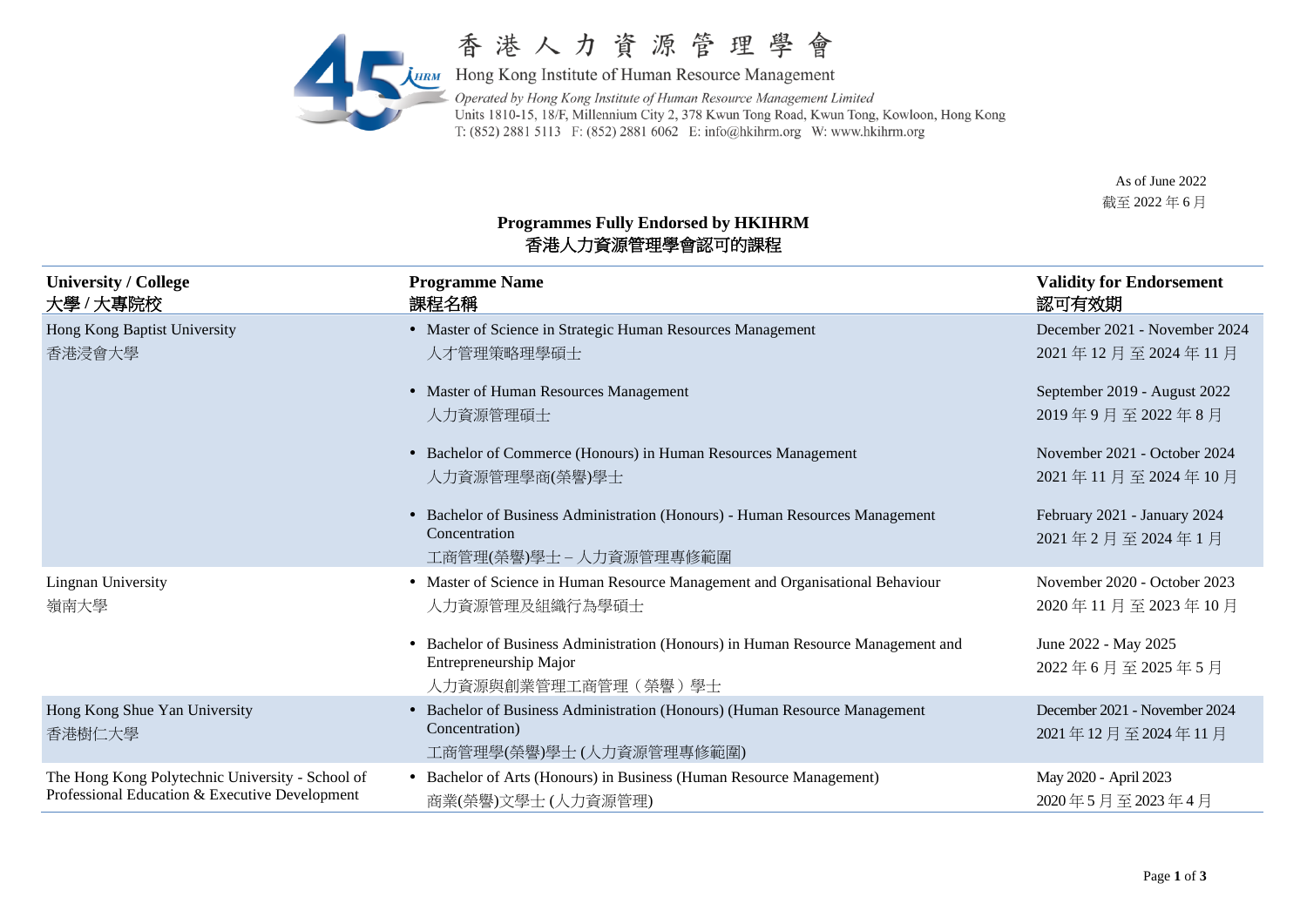

香港人力資源管理學會

**HEM** Hong Kong Institute of Human Resource Management Operated by Hong Kong Institute of Human Resource Management Limited Units 1810-15, 18/F, Millennium City 2, 378 Kwun Tong Road, Kwun Tong, Kowloon, Hong Kong T: (852) 2881 5113 F: (852) 2881 6062 E: info@hkihrm.org W: www.hkihrm.org

#### 香港理工大學專業進修學院 The Hong Kong Polytechnic University - School of Professional Education & Executive Development 香港理工大學專業進修學院 • Bachelor of Arts (Honours) in Human Resource Management 人力資源管理(榮譽)文學士 *(In Collaboration with Northumbria University, U.K.* 與英國諾桑比亞大學合辦*)* October 2019 - September 2022 2019 年 10 月 至 2022 年 9 月 Chu Hai College of Higher Education 香港珠海學院 Bachelor of Business Administration (Honours) - Human Resources Management Stream 工商管理學(榮譽)學士 (人力資源管理專修範圍) June 2019 - May 2022 2019 年 6 月 至 2022 年 5 月 The Hong Kong Polytechnic University 香港理工大學 • Bachelor of Business Administration (Honours) in Management 管理學(榮譽)工商管理學士 June 2022 - May 2025 2022 年 6 月 至 2025 年 5 月 The [Hang Seng University](http://www.hsmc.edu.hk/) of Hong Kong 香港恒生大學 Bachelor of Business Administration (Honours) in Human Resources Management 人力資源管理工商管理(榮譽)學士 November 2021 - October 2024 2021 年 11 月 至 2024 年 10 月